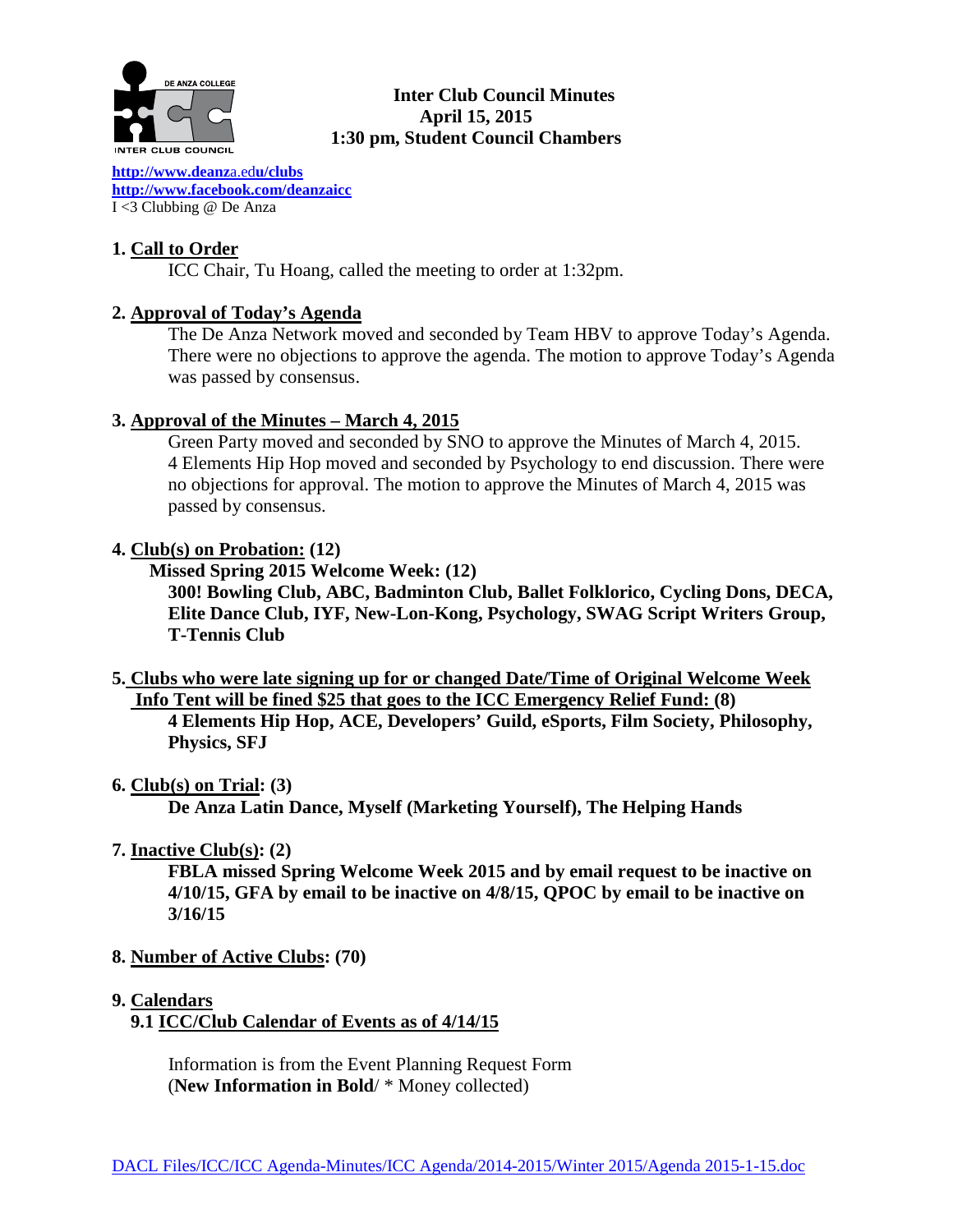- **April 15,16 Proxe (Tabling) hosted by InterVarsity Christian Fellowship 9:30 am – 3:00 pm – Main Quad North April 16 Club Karaoke – 11:00am – 1:00 pm – Patio Stage April 24 Movie hosted by Inclusability – 4:30 pm – 7:00 pm – Student Council Chamber A April 23 Club Day – 11:00 am – 1:00 pm – Main Quad**
- **April 30 Club Day – Alternative Day, in case if rains on April 23**

### **9.2 DASB Calendar of Events as of 4/14/15**

Information is from the Event Planning Request Form (**New Information in Bold**/ \* Money collected)

| April 15 | Meet Your Senators Day - 9:30 am - 10:30 am - Main Quad South |
|----------|---------------------------------------------------------------|
| April 15 | Student Services Day $-9:30$ am $-2:00$ pm $-$ Main Quad      |

| 10. ICC/Club Account Balance Status (New Information in Bold) (As of 4/14/15) |  |  |  |
|-------------------------------------------------------------------------------|--|--|--|
|                                                                               |  |  |  |

| <b>Club/ICC Allocation Account</b>     | $(\#41 - 54730)$ | \$5,093.19  |
|----------------------------------------|------------------|-------------|
| <b>ICC Allocation-New Club Account</b> | $(#41-54720)$    | 500.00      |
| <b>ICC Emergency Relief Account</b>    | $(H44-4289)$     | \$3,631.32  |
| <b>ICC Events Award Account</b>        | $(H41-54600)$    | \$5,100.00  |
| <b>ICC Inactive Hold</b>               | $(\#44 - 4300)$  | \$6,230.78  |
| <b>ICC Scholarship Account</b>         | $(H44-4310)$     | \$12,322.63 |
| <b>ICC</b>                             | $(H44-4320)$     | \$2,486.53  |
|                                        |                  |             |

#### **11. Business**

#### **11.1 Club Day - Guidelines**

ICC Chair of Programs, Raisa Hernandez went over the guidelines for Club Day Spring 2015.



# **De Anza College Club Day Handout**

| Club Day is mandatory for clubs to attend. |                                                                                                            | Alternative date in case of rain                  |  |
|--------------------------------------------|------------------------------------------------------------------------------------------------------------|---------------------------------------------------|--|
| Date:                                      | Thursday, January 22                                                                                       | January 29, 2015                                  |  |
|                                            | Thursday, April 23                                                                                         | April 30, 2015                                    |  |
| Time:                                      | $11:00$ am $-1:00$ pm                                                                                      |                                                   |  |
|                                            | ** Please remember to check in by 11 am at ICC Tent by Flag Pole                                           |                                                   |  |
| and check                                  |                                                                                                            | out starting at 1 pm with one of the ICC Officers |  |
| who will be wearing a                      | <b>Bright Color t-shirt (To be</b>                                                                         |                                                   |  |
| determined)                                |                                                                                                            |                                                   |  |
| <b>Location:</b>                           | Main Quad                                                                                                  |                                                   |  |
| $9:00am - 10:30am$<br>$9:00am - 11:00am$   | Blow up (10) Balloons (clubs need to have at least 2 club members)<br>Set Up Club Tables (1Table/2 Chairs) |                                                   |  |

**10:30am – 11:15am** Check in at ICC Tent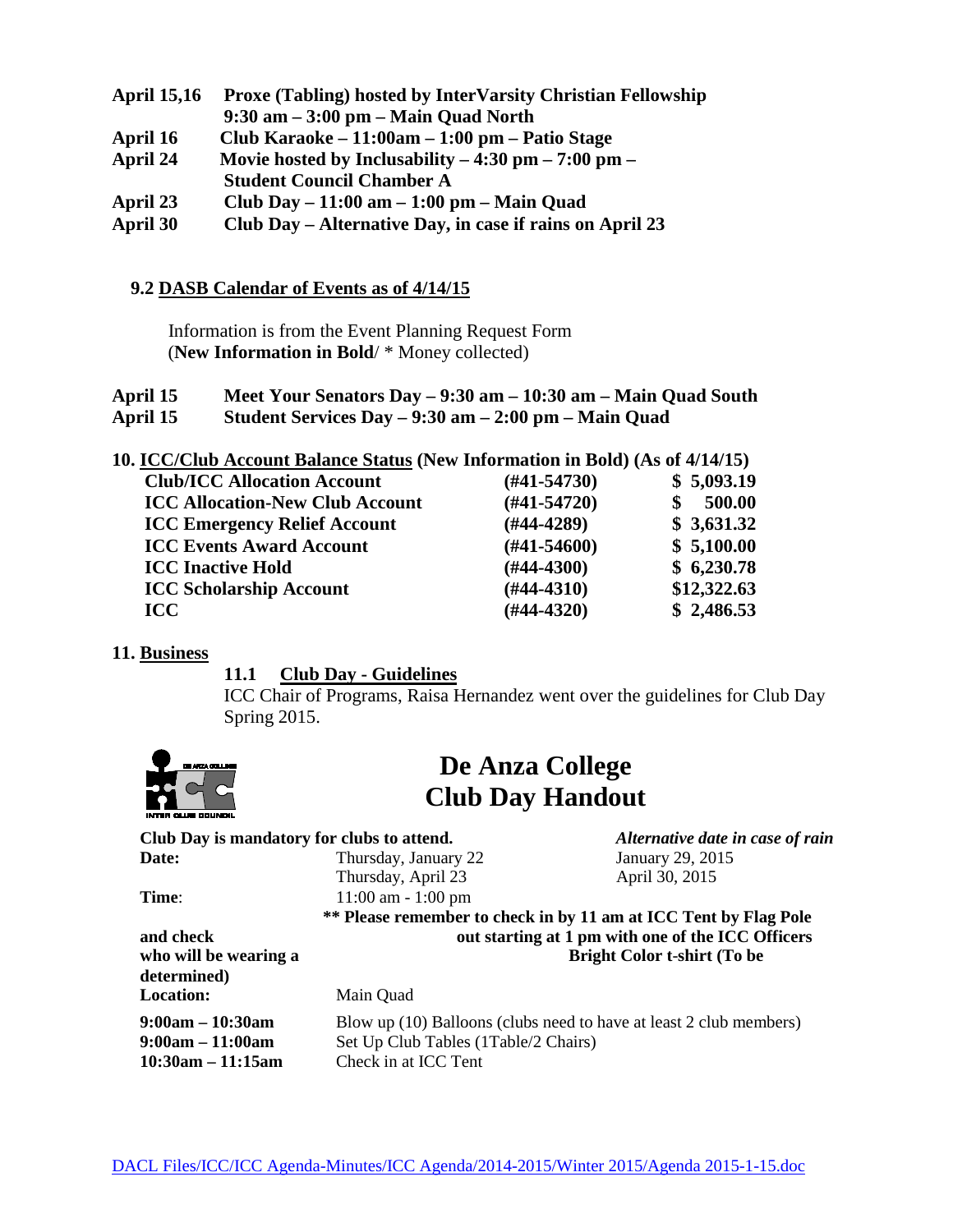| $12:50 \text{pm} - 1:00 \text{pm}$ | Please send a club member(s) for ICC/Club Group Photo that we will |
|------------------------------------|--------------------------------------------------------------------|
| display on                         | our ICC Facebook and the next Club Day                             |
| Poster/postcard                    |                                                                    |
| $1:00 \text{pm} - 1:30 \text{pm}$  | Clean up (Put away tables and chairs, remove trash from your area) |
|                                    | Check out (find an ICC Officer in a Bright Color T-SHIRT (to be    |
|                                    | determined) to check your club area)                               |

# **Clubs must CHECK OUT before leaving; failure to do so will result in a \$25 fine.**

\$100: Award for Clubs

- Best Decorated Club Table (3 awards)
- Best Spirited  $(3 \text{ awards})$
- Best Group Performance (song/dance/skit/poem etc.) (4 awards) (A drawing may be held)

#### **SIGN UP FOR A PERFORMANCE TIME AT THE ICC MEETING OR THE FRONT DESK OF THE OFFICE OF COLLEGE LIFE OFFICE – Ask for Sign Up Sheet. PERFORMANCES CAN BE A DANCE, SINGING, CHANTING, POETRY READING, SPORTS EXIBIT, DEMONSTRATION, SKIT, OR GAME ACTIVITY THAT IS PERFORMED BY CLUB MEMBERS OR INVOLVES AUDIENCE.**

*Please present your music in a USB flash drive to the DJ for your performance.*

#### *FINES OF \$25 IF CLUB LEAVES TABLE/CHAIR AND/OR FAILS TO PERFORM. A DOUBLE FINE OF \$50 WILL BE GIVEN TO CLUBS WHO COMMIT BOTH OFFENSES.*

#### *Reminder!! Print Club Handouts before Club Day Have Club Room File Drawer Key*

Please Check-in 5 minutes before your performance at the ICC Tent Tables and chairs are provided. Each club is limited to one (1) table and two (2) chairs. **CHOICE OF LOCATION IS ON A FIRST COME BASIS.**

Each club will need to provide:

- Volunteers to set up and return one (1 table and 2 chairs available at the Flag Pole or Fountain Area)
- Club sign and decorations.
- Food items need to be wrapped. Don't bring candy that will melt on a warm day.
- Club Banner, Sign or Poster with the Club Name Please assist other clubs who may ask for help with their table/chair.

Reminder - No homemade food or loud music. If a club cannot participate in Club Day, a written note must be submitted at least twenty-four (24) hours prior to the event. Please check in at the ICC Info Table when you set up and when you leave. Clean up your immediate area. Club(s) will be charged a \$25 fine if the area is not cleaned up or it you leave your table or chairs.

#### **CLUB(S) ON TRIAL**

• Will have to share their table with another prospective club. Set up in front of the Administration Building near the Flag Pole. Check in at the ICC tent first before setting up.

#### **11.2 <3 Clubbing @ De Anza Drawing – 2@\$50**

A continuation of Drawing from the last meeting of Winter 2015 was held for clubs who participated in I <3 Clubbing @ De Anza Photo Contest.

Thank you again Ultimate Layout, Marketing Club, APASL, ISV, DASA, Auto Tech, FOS, IYF, The De Anza Network, TSA for submitting  $I < 3$  Clubbing photos.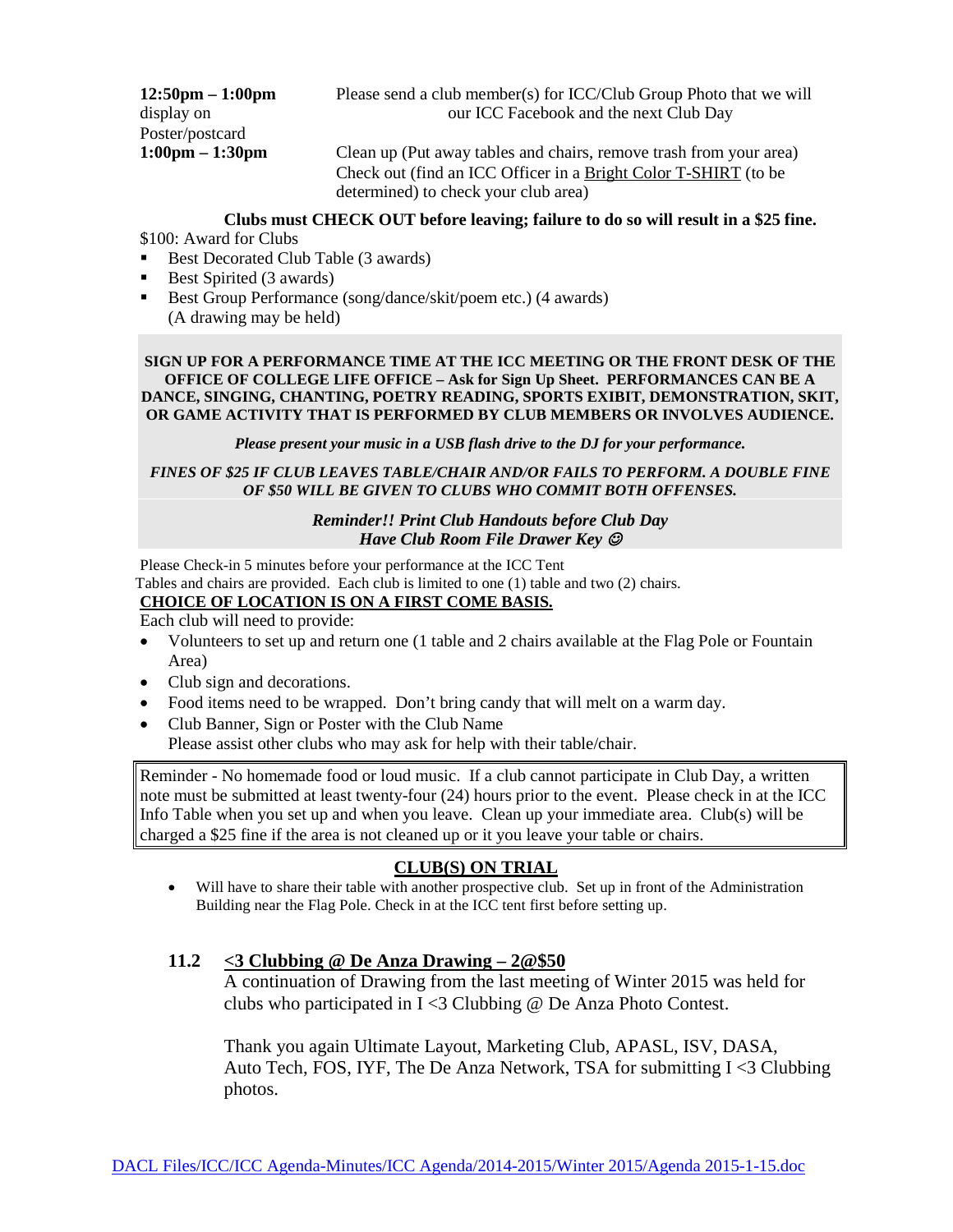Congratulations to APASL and TSA for winning \$50 for you club! (Marketing Club, IYF won at the last drawing)

## **11.3 Welcome Week Drawing 4@\$50**

A drawing was held for Clubs who did the Welcome Week Info Tent. Congratulations to Cheer and Dance, CSA, CCPC, TSA for winning \$50 to your club accounts!

# **11.4 Club Introductions**

- Club Purpose, Club meeting time, Coming Event 300 Bowling Club, 4 Elements Hip Hop Club, Active Community Engagement Club (ACE), Anime Club, Anti-Bullying Club (ABC), Apple-N-Droid, Asian Pacific, American Students for Leadership (APASL), Association of Computing Machinery (ACM)

# **12. Reports:**

ICC Chairperson: Tu Hoang

1. Welcome to Spring quarter everyone! I hope you had a great start and be able to take all the classes that you want. Thank you attending the Spring reception. Please spread out and advertise for our Club Day on next Thursday so you can be able to recruit more members for your club. Please come to my office hour on Monday 11:30 am – 1:30 pm and I am willing to help you.

# ICC Chair of Finance: John Hong

1. Hi everyone, this is the first meeting. Please remember to come to ICC agenda meeting on Monday 1:30 - 2:20 pm if you want to request for money.

# ICC Chair of Programs: Raisa Hernandez

- 1. Hey everyone, club karaoke tomorrow at the patio stage!!! Make sure to come and check it out.
- 2. Club Day on April 23, Thurs. Don't forget to sign up for club day performance.

# ICC Chair of Marketing: Judy Chan

- 1. Hello everyone. Thanks again for voting me to be your new Chair of Marketing. I'm excited and look forward to work with you all :D.
- 2. Club Karaoke will be on this Thursday and Club day will be on the next Thursday, April 23 11:00am-1:00pm. Please help us to promote on your club FB page. It'll be great if you can change your FB cover photo to the one made by ICC for promoting club day. You can download it from the ICC FB page.

# DASB

1. Run for DASB Senate.

## ICC Advisor: La Donna Yumori-Kaku

**1.** Welcome and Welcome back to the ICC for Spring Quarter, 2015! I look forward to working with you! Please contact me through my office hours, email or by phone: If I am not in the ICC Office for my office hour, then come to the Office of College Life Office.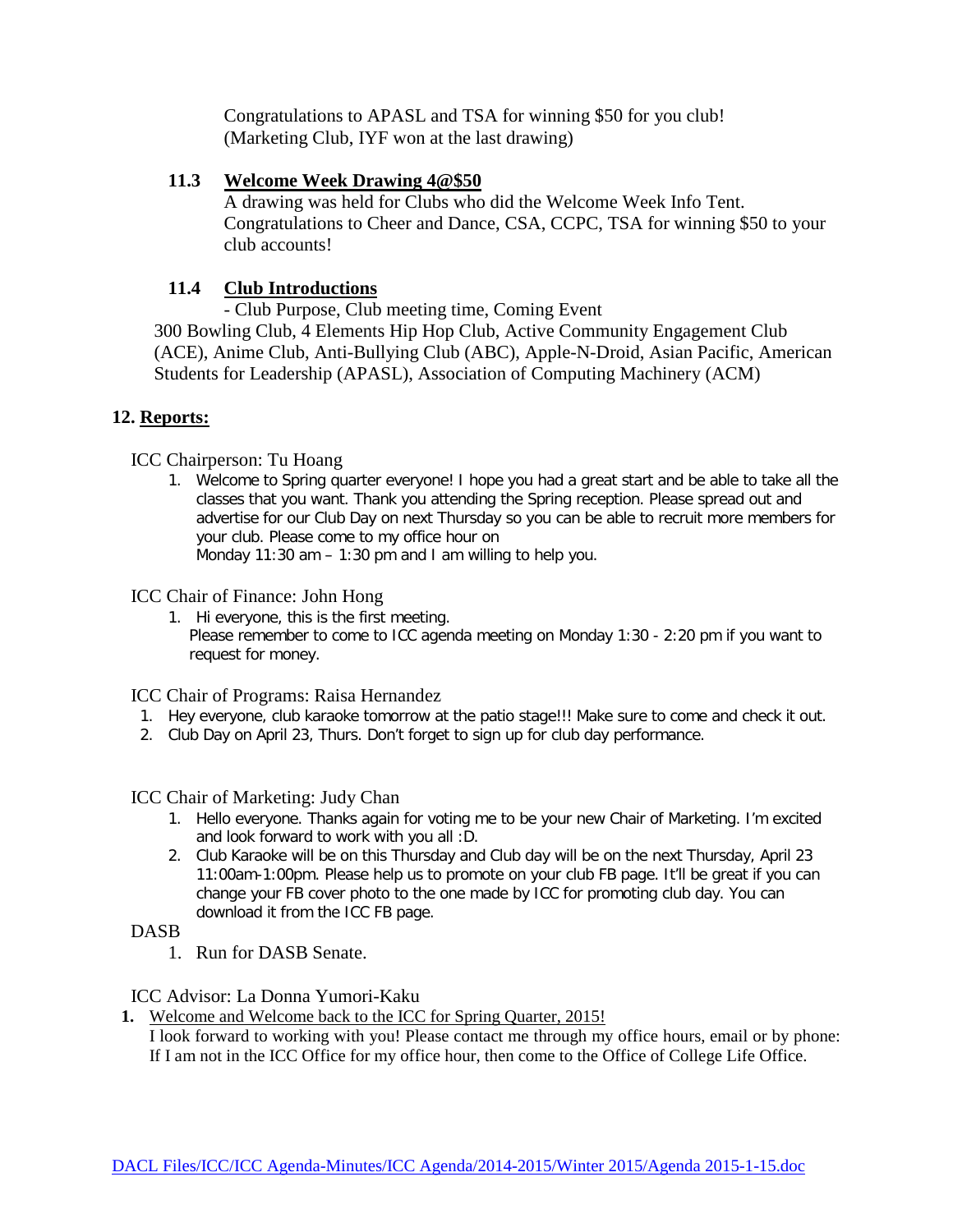- **2.** Spring Quarter Club Meeting Room Requests Please submit a Meeting Room Request Form to reserve a room. The forms will be processed in the order received. Please don't assume that your club can use an empty classroom or Sunken Garden etc. *Please plan in advance.* Please allow 10 working days.
- **3.** Club Events: PLEASE SEE ME before or when you turn in your Special Event Request Form so I can review the form to avoid any delays with your request. It just takes a few minutes to review. I can also provide FREE parking permits for your speaker(s). Sign up for an appointment, call, or email me.
- **4.** Club Meeting Flyer: Please create a Club Meeting flyer and give it to the College Life front desk or the ICC office for posting in the club glass display case.
- **5.** DASB Senate and Student Trustee Applications: DASB Senate and Student Trustee Applications for 2015 – 2016 are now available! Visit deanza.edu/dasb/elections and deanza.edu/dasb/elections for more information. Please submit applications to the Office of College Life located in the Lower Level of the Hinson Campus Center. Deadline is Monday, April 27, 2015 at 4:00PM.
- **6.** High School Day: High School Student and Parent Open House Saturday, April 25, 2015 at the Sunken Garden. Setup begins at 8:30am. Event will be held 9:00AM – 1:00PM. Limit of 2 people per club. Free T-Shirt and Lunch. Deadline Today!

#### **13. Announcements**

Green Party: " Senate Meeting" Senate will be discussing Baylands Festival in when 25,000 will be spent form things we need., April  $15\ 2015 - 3:30$  pm  $- 5:00$  pm  $-$ SCCA&B

Green Party: "Angela Davis" World leading social change professor Dr. Angela Davis "Racial Justice and Resistance in the U.S.", April  $14\ 2015 - 1:30$  pm  $- 3:30$  pm  $-$  VPAC

Green Party: "Earth Fest" Workshops and Speakers for the celebration of the Earth Day, April 22 2015 – starts at 4:00pm– Main Quad

Inclusability: " What's your super power?" Exploring the word of super hero who have additional super powers (disabilities). Looking at disabilities as Super Power not disabilities.

## **14. Roll Call**

| <b>Active Club</b>                                      | <b>Present</b> |   | <b>Absent Probation.</b> | Probation. |
|---------------------------------------------------------|----------------|---|--------------------------|------------|
|                                                         |                |   | P                        | AВ         |
| 300! Bowling Club 6/30/15                               |                |   | Х                        |            |
| 4 Elements Hip Hop Club 6/26/15                         |                |   |                          |            |
| <b>Active Community Engagement Club</b><br>(ACE) 9/1/15 |                | х |                          |            |
| Anime Club 5/14/15                                      |                |   |                          |            |
| Anti-Bullying Club (ABC) 5/19/15                        |                |   |                          |            |
| Apple-N-Droid 4/21/15                                   |                |   |                          |            |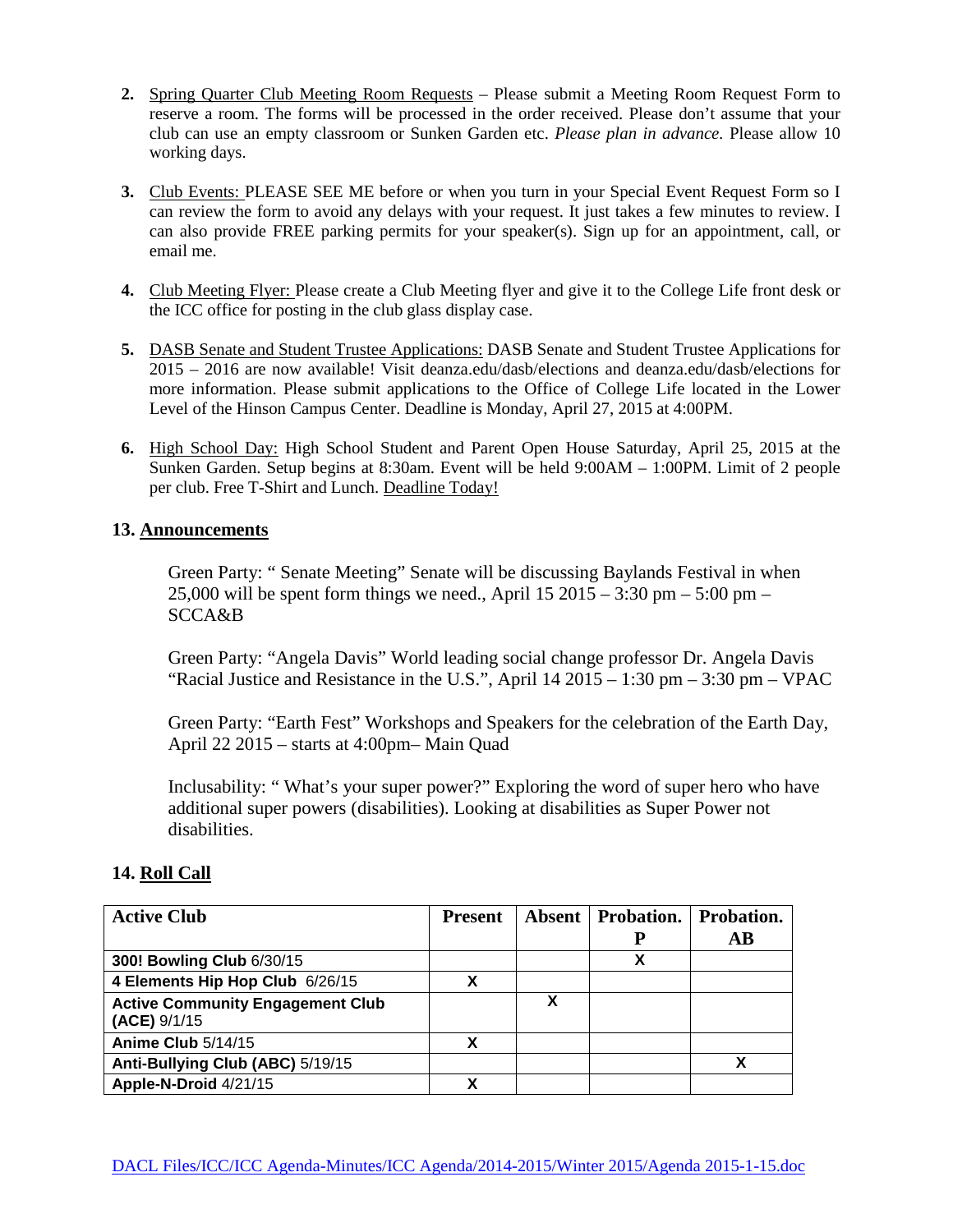| <b>Asian Pacific American Students for</b><br>Leadership (APASL) 4/28/15 | X  |   |   |   |
|--------------------------------------------------------------------------|----|---|---|---|
| <b>Association of Computer Machinery</b><br>(ACM) 6/30/15                | X  |   |   |   |
| Auto Technology 5/14/15                                                  | X  |   |   |   |
| Badminton Club 6/30/15                                                   |    |   |   | X |
| <b>Ballet Folklorico 9/29/15</b>                                         |    |   |   | X |
| Cheer and Dance Team 1/7/16                                              | X  |   |   |   |
| <b>Chinese Student Association (CSA)</b><br>6/20/14                      | X  |   |   |   |
| Christians on Campus 7/12/15                                             | X  |   |   |   |
| <b>Circle K</b> 4/16/15                                                  | X  |   |   |   |
| <b>Cross Cultural Partners Club (CCPC)</b><br>3/7/15                     | X  |   |   |   |
| Cycling Dons 1/19/15                                                     |    |   |   | X |
| DeAnthro 11/7/15                                                         | X  |   |   |   |
| <b>DECA 6/28/15</b>                                                      |    |   | X |   |
| Desi Student Association (DSA) 6/30/15                                   | X  |   |   |   |
| Developers' Guild 4/27/15                                                | X  |   |   |   |
| Economics Club 6/3/15                                                    | X  |   |   |   |
| Elite Dance Club 3/31/15                                                 |    |   | X |   |
| <b>Engineering Technology Club (ETC)</b><br>6/10/15                      | X. |   |   |   |
| eSports Club 5/27/15                                                     | X  |   |   |   |
| <b>Fellowship of Overseas Students (FOS)</b><br>3/27/15                  | x  |   |   |   |
| Film Society 9/30/15                                                     |    | X |   |   |
| Grace Fellowship 6/26/15                                                 | X  |   |   |   |
| Green Party 5/15/16                                                      | X  |   |   |   |
| <b>Hong Kong Students Association (HKSA)</b><br>10/2/15                  | X  |   |   |   |
| Inclusability 5/22/15                                                    | X  |   |   |   |
| <b>International Student Volunteers (ISV)</b><br>6/30/15                 | X. |   |   |   |
| <b>International Youth Fellowship (IYF)</b><br>12/12/15                  |    |   |   | Χ |
| InterVarsity Christian Fellowship at De<br>Anza 3/20/16                  | X  |   |   |   |
| Iranian Student Association (ISA) 4/9/15                                 | X  |   |   |   |
| <b>Japanese and American Association</b><br>(JAA) 6/30/15                | X  |   |   |   |
| <b>Korean Campus Crusade for Christ</b><br>(KCCC) 3/4/15-5/16/15         |    | X |   |   |
| <b>Korean Student Association (KSA)</b><br>6/26/15                       | X  |   |   |   |
| K-Pop Dance Club 6/24/15                                                 | X  |   |   |   |
| Latina/o Empowerment at De Anza<br>(¡LEAD!) 8/30/15                      | X  |   |   |   |
| Leo Club De Anza 4/22/15                                                 | X  |   |   |   |
| Marketing Club 6/11/15                                                   | X  |   |   |   |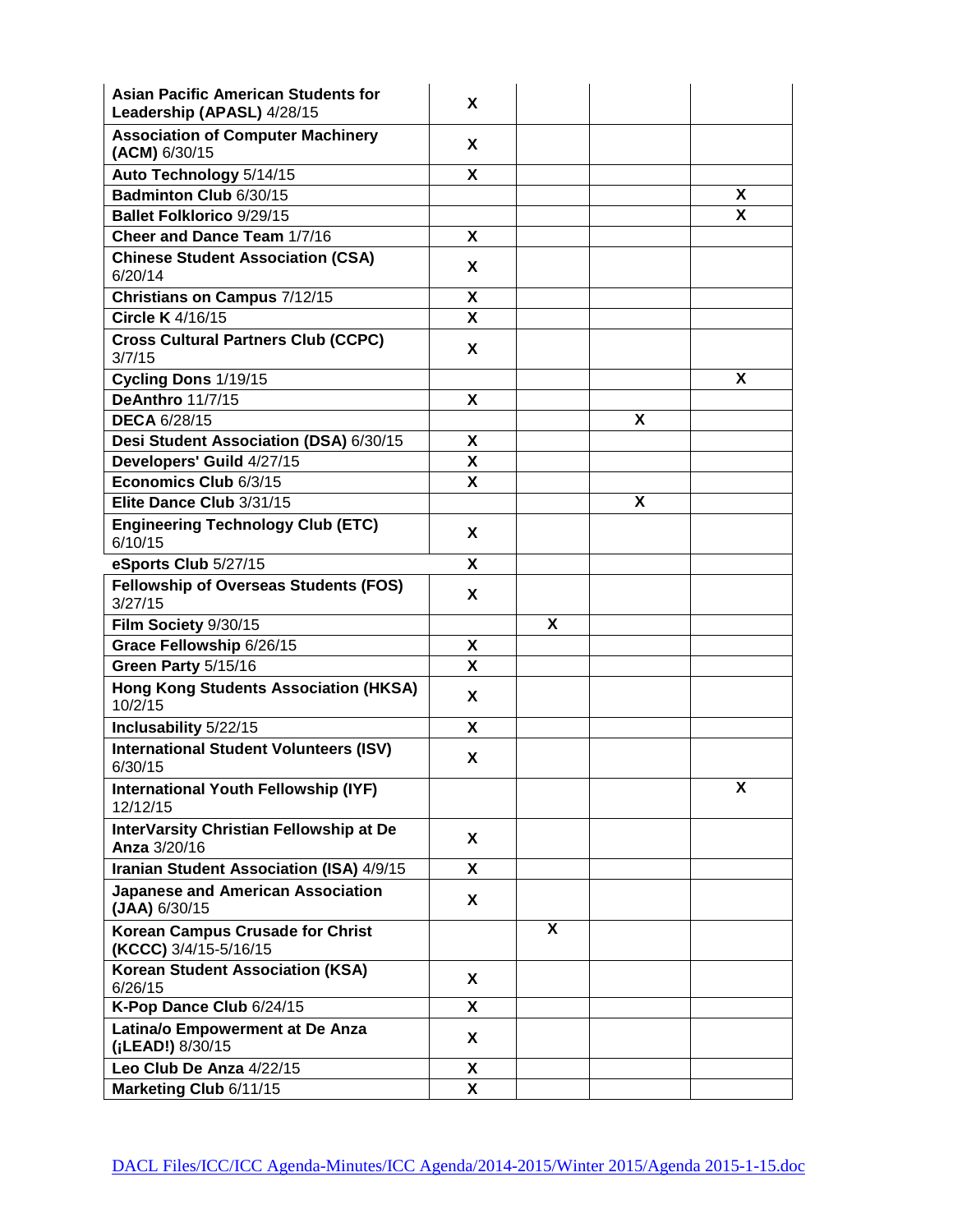| Mathematics Club 6/22/15                                   | X  |                           |                           |                |
|------------------------------------------------------------|----|---------------------------|---------------------------|----------------|
| Medical Outreach Association 6/30/15                       | x  |                           |                           |                |
| New-Lon-Kong 6/11/15                                       |    |                           |                           | X              |
| Off-Campus Club 6/27/15                                    |    | X                         |                           |                |
| <b>Outdoor Club Til Notified</b>                           | X  |                           |                           |                |
| <b>Permias Indonesian Student</b>                          |    | X                         |                           |                |
| Organization (PISO) 9/29/15                                |    |                           |                           |                |
| Philosophy Club 5/14/15                                    |    | X                         |                           |                |
| <b>Physics 6/30/15</b>                                     |    | $\boldsymbol{\mathsf{X}}$ |                           |                |
| Psychology Club 5/20/15                                    |    |                           | X                         |                |
| Rainbow Club 5/7/15                                        | X  |                           |                           |                |
| Saltworks Christian Fellowship 6/30/15                     |    | X                         |                           |                |
| Second Journey 9/26/16                                     |    | $\overline{\mathbf{x}}$   |                           |                |
| Shotokan Karate 9/1/15                                     | X  |                           |                           |                |
| <b>Social Entrepreneurship Club (SEC)</b><br>6/30/15       |    | $\boldsymbol{\mathsf{X}}$ |                           |                |
| <b>Student Nurses Organization (SNO)</b>                   | X  |                           |                           |                |
| 4/6/16                                                     |    |                           |                           |                |
| Students for Justice (SFJ) 6/11/15                         | X  |                           |                           |                |
| Sustainability (DASA) 6/5/15                               |    | X                         |                           |                |
| <b>SWAG Script Writers Club 2/20/16</b>                    |    |                           | X                         |                |
| <b>Taiwanese Student Association (TSA)</b><br>5/19/15      | X  |                           |                           |                |
| Team HBV 6/13/15                                           | X  |                           |                           |                |
| The De Anza Network 6/30/15                                | X  |                           |                           |                |
| The Reasoning Games Club 4/1/15                            | X  |                           |                           |                |
| T-Tennis Club 6/13/15                                      |    |                           | $\boldsymbol{\mathsf{X}}$ |                |
| Ultimate Layout 1/27/16                                    | X  |                           |                           |                |
| <b>Vietnamese Student Association (VSA)</b><br>6/1/15      | X  |                           |                           |                |
| Volleyball Club 2/25/15-2/15/16                            |    | X                         |                           |                |
| <b>Volunteers of Nature Conservation</b><br>(VONC) 6/26/15 | X  |                           |                           |                |
| <b>WITHUS 5/28/15</b>                                      |    | X                         |                           |                |
| <b>TOTAL</b>                                               | 45 | $\overline{13}$           | $6\phantom{1}$            | $6\phantom{1}$ |
| <b>Clubs on Trial</b>                                      |    |                           |                           |                |
| <b>The Helping hands</b>                                   | X  |                           |                           |                |

# **15. Adjournment**

ICC Chairperson, Tu Hoang, adjourned the meeting at 2:20pm

Respectfully submitted,

Jayme Kangley